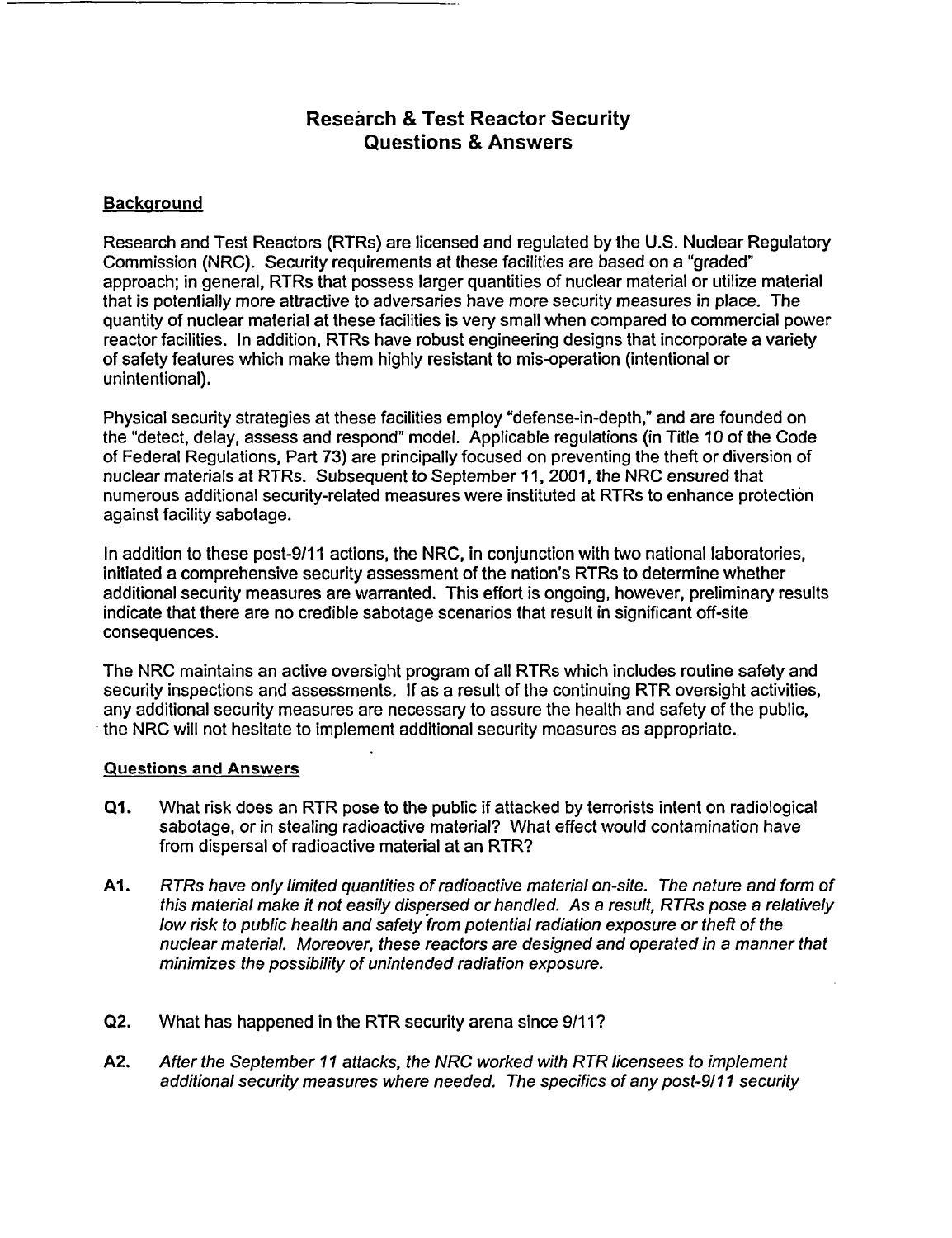enhancements at individual RTRs cannot be made publicly available. However, general examples of the enhancements include:

- *x* enhanced background screening of staff,
- *Ar improved access controls to key areas within the facilities,*
- *Ar* augmented observation of *activities* within controlled areas,
- **Archarge internal and external communication systems,**
- **Archarge 3** additional vehicle and package searches, and
- *Ar* enhanced coordination with appropriate local, state, and federal response organizations.

Through on-site inspections, NRC has verified that all RTRs have measures in place to protect their nuclear material and to limit the radiological consequences following potential acts of sabotage. Nonetheless, we continue to evaluate the effectiveness of these security measures and will take additional steps if necessary.

- Q3. Has there been any strengthening of RTRs against the threat from a truck bomb?
- A3. Enhancements against the threat of vehicle-borne explosives have been considered and implemented where needed.
- Q4. Does the security at research and test reactors deal with airborne threats?
- A4. The Aviation and Transportation Security Act of 2001 provides for additional protection against air attacks on *all* industrial facilities, both nuclear and non-nuclear. The NRC has been in regular communication with other federal agencies, such as the FAA and the DOD to enhance protection against airborne threats. RTRs have also established liaison with the FAA, and continue to report unusual overflights or potential airborne threats to the FAA and NRC. Additionally, the level of damage estimated in comprehensive security assessments for RTRs is consistent with the level of damage anticipated from an airborne threat.
- Q5. Do RTRs have guards? Armed guards? Twenty-four hours a day, seven days a week? If not, why not?
- A5. The use of dedicated armed guards varies among the RTRs. Most university research reactors rely on armed police officers, usually campus-based police officers for security protection. These officers are on duty and continuously available to respond to the reactor when needed, and are supplemented by local, county and state police. Every RTR conducts periodic exercises with these security forces to ensure that a fast and effective response to any incident can be provided.
- Q6. In some cases, people have observed guards outside the RTR buildings that appeared to be not attentive. Instances have also been reported that people can walk around outside an RTR facility without being detected. Why is this okay?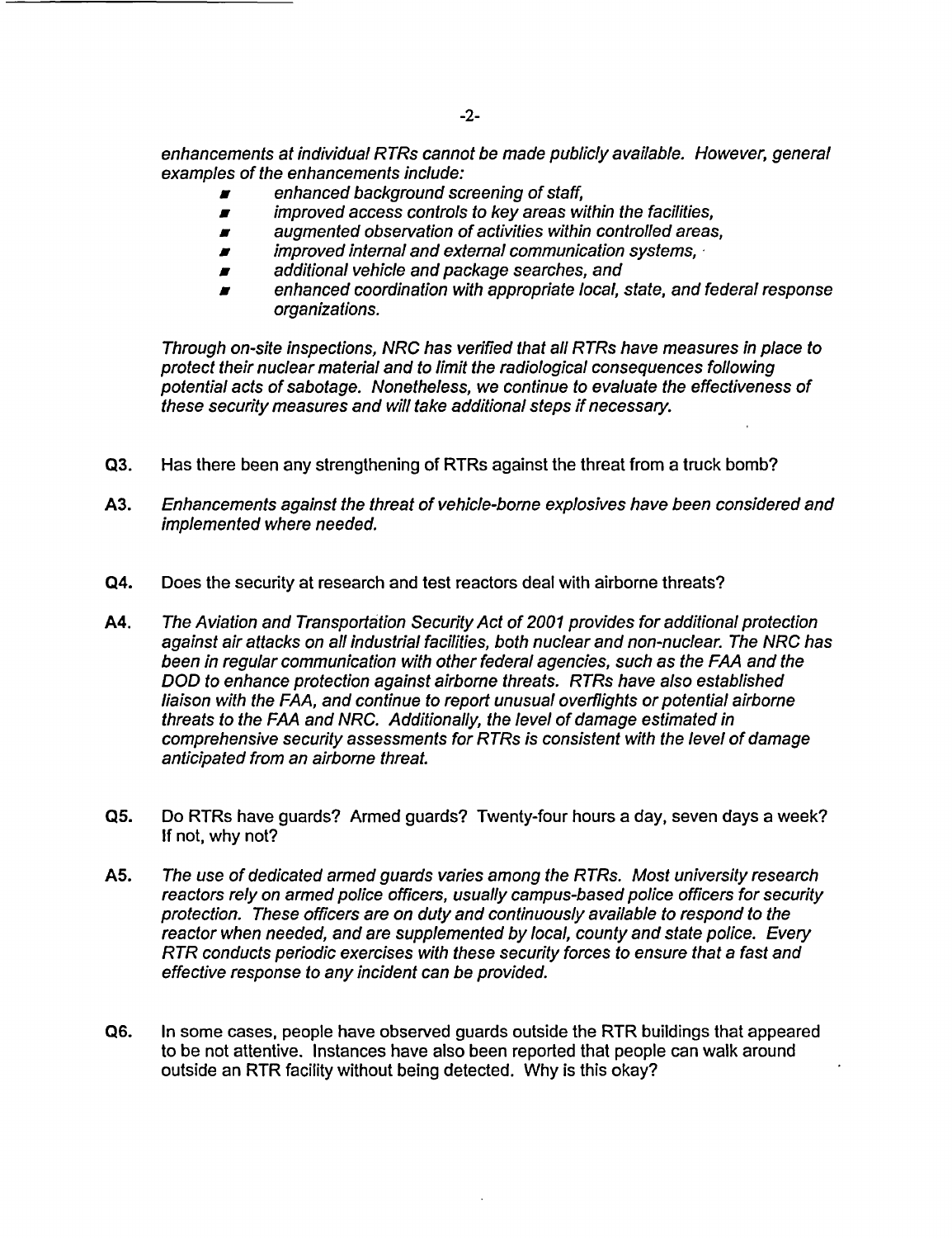**A6.** Based on our independent follow up, we determined that the "inattentive guards" outside the RTR buildings were not assigned to any reactor security-related duties as established in the facilities' security plans (e.g., one was a parking lot attendant).

The fact that individuals can loiter around RTR buildings without being challenged by security personnel is assumed in facility protective strategies and plans.

- Q7. If RTR fuel is stolen, could it be used to make a "dirty" bomb?
- A7. In the unlikely event that radioactive material was taken from an RTR, it could be used to make a "dirty bomb" (also known as a radiological dispersal device or RDD). The NRC has evaluated the potential consequences from such an unlikely event and concluded that no significant injuries from radiological exposure would result. The NRC has also studied the land contamination that would result from exploding an RTR fuel-based RDD and determined that the area impacted would not be extensive. Further, because of the nature of RTR fuel, any area that was affected could be cleaned and decontaminated.
- **Q8.** If RTR fuel was stolen, could it be used to make a nuclear bomb?
- A8. The use of RTR fuel to make a nuclear bomb (i.e., an improvised nuclear device or IND), though theoretically possible, is very remote. First, there are relatively few RTR facilities in the U.S. that utilize the type of fuel that is capable of being converted for use in an IND. Second, the nature and design of the fuel itself would require considerable manipulation and complex reprocessing to get into a form suitable for use in an IND. Third, RTR fuel is manufactured, shipped, and maintained in limited quantities so that gaining an amount necessary to make an IND would be very difficult. Lastly, a defensein-depth protection strategy (using design features and security programs) is employed at each RTR facility to ensure that access to the fuel is highly restricted.
- Q9. Do you think that it is appropriate to allow public tours of RTRs? Further, it appears that it is fairly easy for an individual to gain access to some of the university RTRs. Individuals can receive a tour of an RTR simply by giving the impression that they are potential students, with no verification of their identity. Also, doors and windows of some classroom or engineering buildings were left open and unattended; terrorists could easily enter the building without notice. Given this, how do you prevent a terrorist from getting access, under false pretenses, and taking over the facility?
- **A9.** Yes. Almost every research reactor has "public education" as a key element of its mission. Tours are a routine and integral part of an RTR's function on a university campus, and the security plans and strategies at these facilities take this fact into account. Though each facility maintains its own guidelines on how tours are conducted, the NRC requires that all visitors touring a reactor must be escorted by authorized facility staff.

Tours are typically under continuous observation by other facility staff using remote surveillance (e.g., cameras), or other means are employed (e.g., duress alarms) to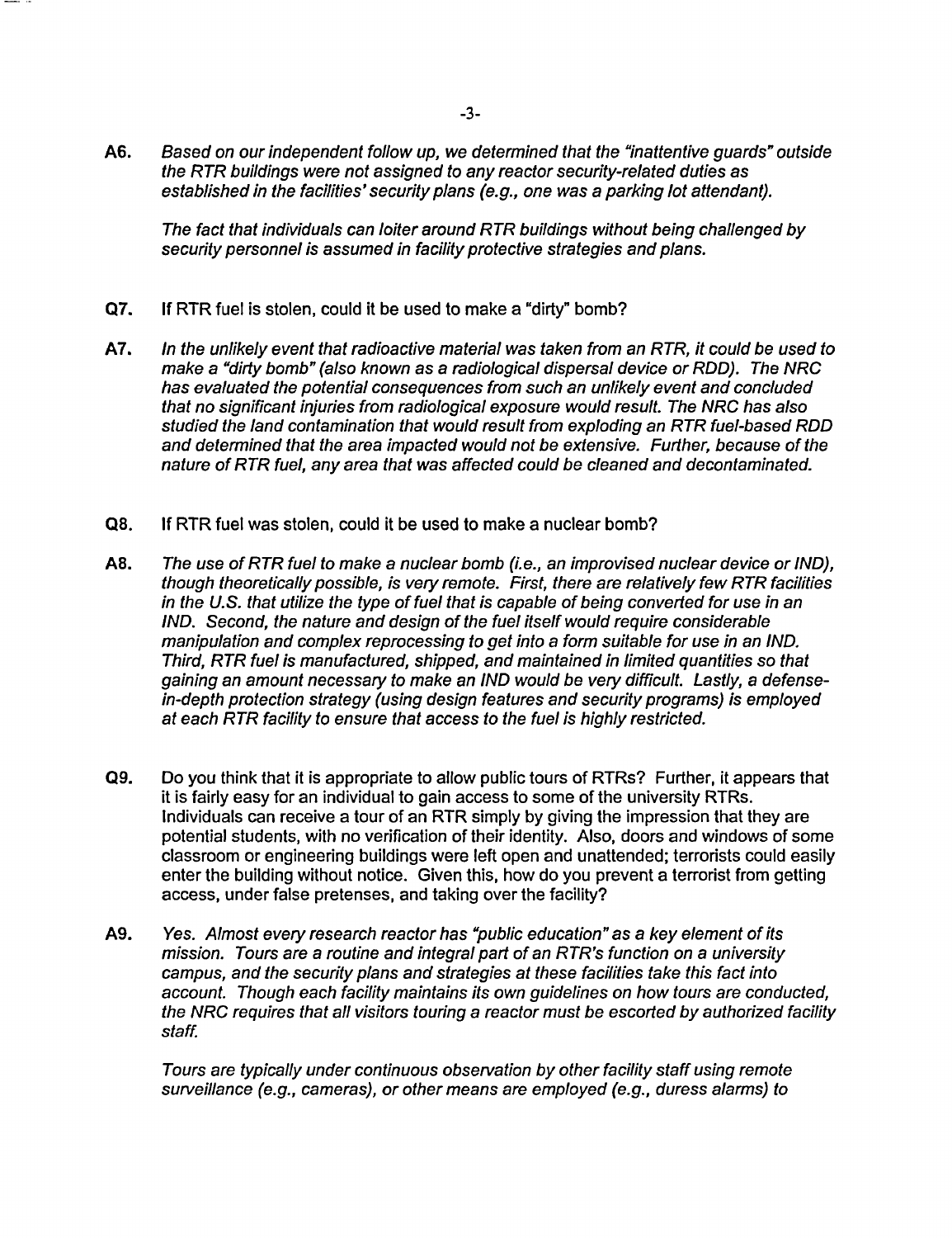ensure that a prompt response is initiated in case of a visitor-induced event. If a potential or actual threat to the facility was presented by the visitors, law enforcement would be promptly notified and would respond as needed. Further, being able to peer into a window or door, or enter a door or window of an adjacent classroom or engineering building, which are publicly accessible areas, without being detected or challenged does not mean that safety and security measures that protect the reactor are ineffective. There are multiple safety and security measures in place, many of which cannot be seen from the outside perimeter of the facility.

- **QI0.** Why don't individuals have to be screened by metal or explosive detection devices prior to entry into an RTR facility?
- A10. The type and quantity of security measures in place at any given facility are "graded" depending on the potential for radiological release or exposure from the specific facility. Security plans describing the details of the searches that are conducted and what types of materials are permitted in each facility, in combination with other safety and security measures, collectively provide assurance that the public remains protected.
- Q **1I.** Why do some RTRs allow photography of reactor areas?
- **All1.** Photography is permitted at the discretion of individual licensees, principally because RTR security plans and facility protective strategies conservatively assume that adversaries know more than what can be learned from publically-available tours or information.
- Q12. What makes some research reactors more of a radiological risk than others?
- **Al** 2. The risk to the public from radiological exposure or release is primarily related to reactor power level and fuel quantity. RTRs are licensed to operate at different maximum power levels and utilize various quantities and types of nuclear material as fuel. The power levels and fuel quantities at these facilities are very small when compared to large electrical power generation plants. Because of the relatively low power levels, and the small quantities of material present, the risk to the public is also low. Inherently-safe facility designs, coupled with effective implementation of security measures and emergency preparedness plans ensure that the public remains at low risk.
- Q13. What is being done to convert U.S. RTR fuel from high enriched uranium to low enriched uranium?
- A13. Of the 34 operating RTRs in the U.S., 24 already use low-enriched uranium (LEU) fuel. The ten RTRs that still use highly-enriched uranium (HEU) are either already scheduled to convert to LEU or are planning to do so. The Department of Energy (DOE) is the lead agency for converting RTRs to LEU fuel, and the NRC has been working with DOE to facilitate their effort. The conversions to LEU fuel is conducted in accordance with 10 CFR 50.64, "Limitations on the Use of Highly Enriched Uranium in Domestic Non-